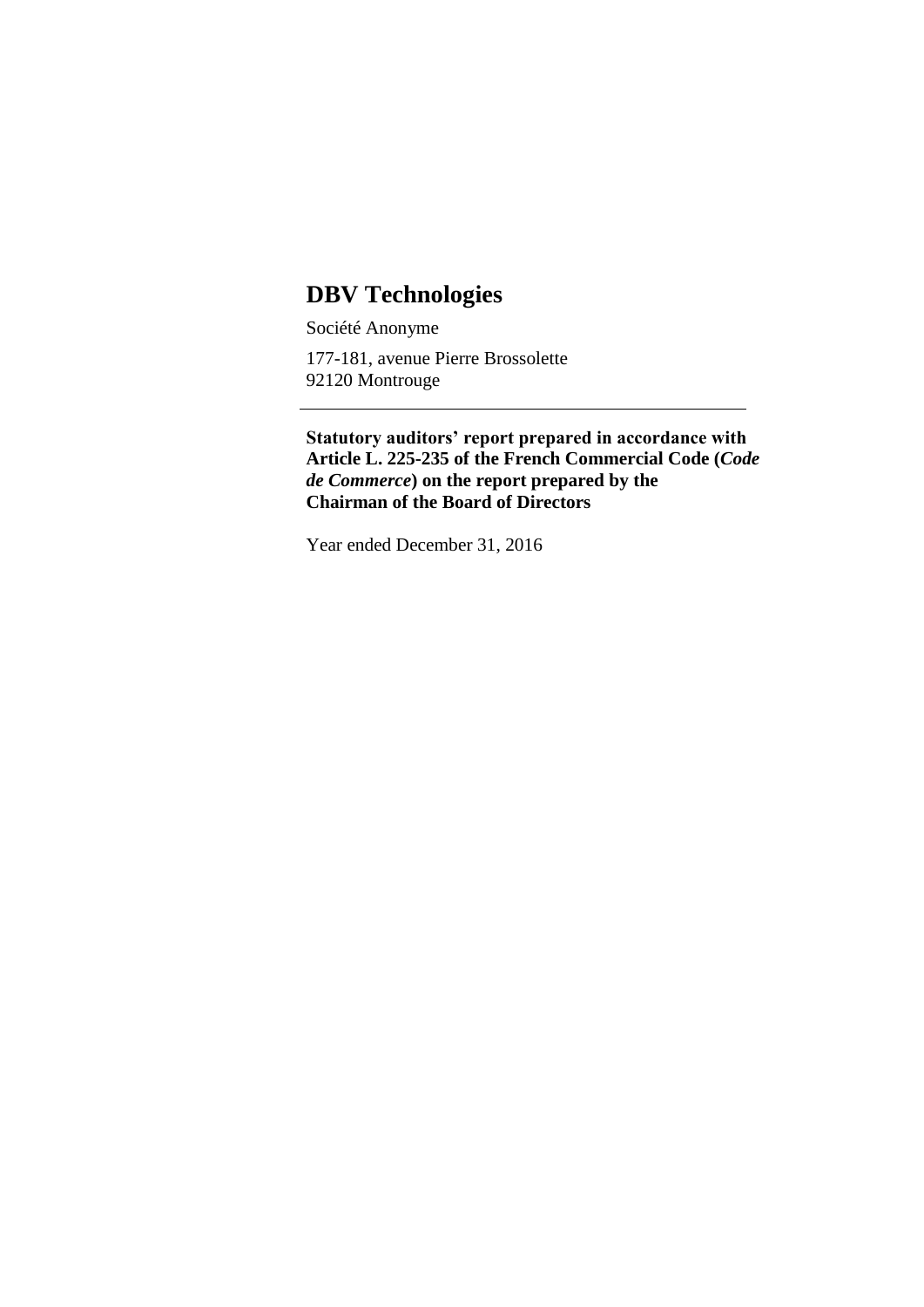Becouze

1, rue de Buffon

49100 Angers

Deloitte & Associés

185, avenue Charles de Gaulle

92524 Neuilly-sur-Seine Cedex

## **DBV Technologies**

Société Anonyme

177-181, avenue Pierre Brossolette 92120 Montrouge

#### **Statutory auditors' report prepared in accordance with Article L. 225-235 of the French Commercial Code (***Code de Commerce***) on the report prepared by the Chairman of the Board of Directors**

Year ended December 31, 2016

*This is a free translation into English of the statutory auditor's report on the financial statements issued in French and is provided solely for*  the convenience of English speaking users. The statutory auditor's report on the financial statements includes information specifically *required by French law in such reports, whether modified or not. This information is presented below the opinion on the financial statements and includes an explanatory paragraph discussing the auditors' assessments of certain significant accounting and auditing matters. These assessments were considered for the purpose of issuing an audit opinion on the financial statements taken as a whole and not to provide separate assurance on individual account captions or on information taken outside of the financial statements.* 

*This report should be read in conjunction with, and construed in accordance with, French law and professional auditing standards applicable in France.*

To the Shareholders,

In our capacity as Statutory Auditors of DBV Technologies and in accordance with Article L. 225-235 of the French Commercial Code (*Code de commerce*), we hereby report to you on the report prepared by the Chairman of your Company in accordance with Article L. 225-37 of the French Commercial Code for the year ended December 31, 2016.

It is the Chairman's responsibility to prepare, and submit to the Board of Directors for approval, a report on the internal control and risk management procedures implemented by the Company and containing the other disclosures required by Article L. 225-37 of the French Commercial Code, particularly in terms of corporate governance.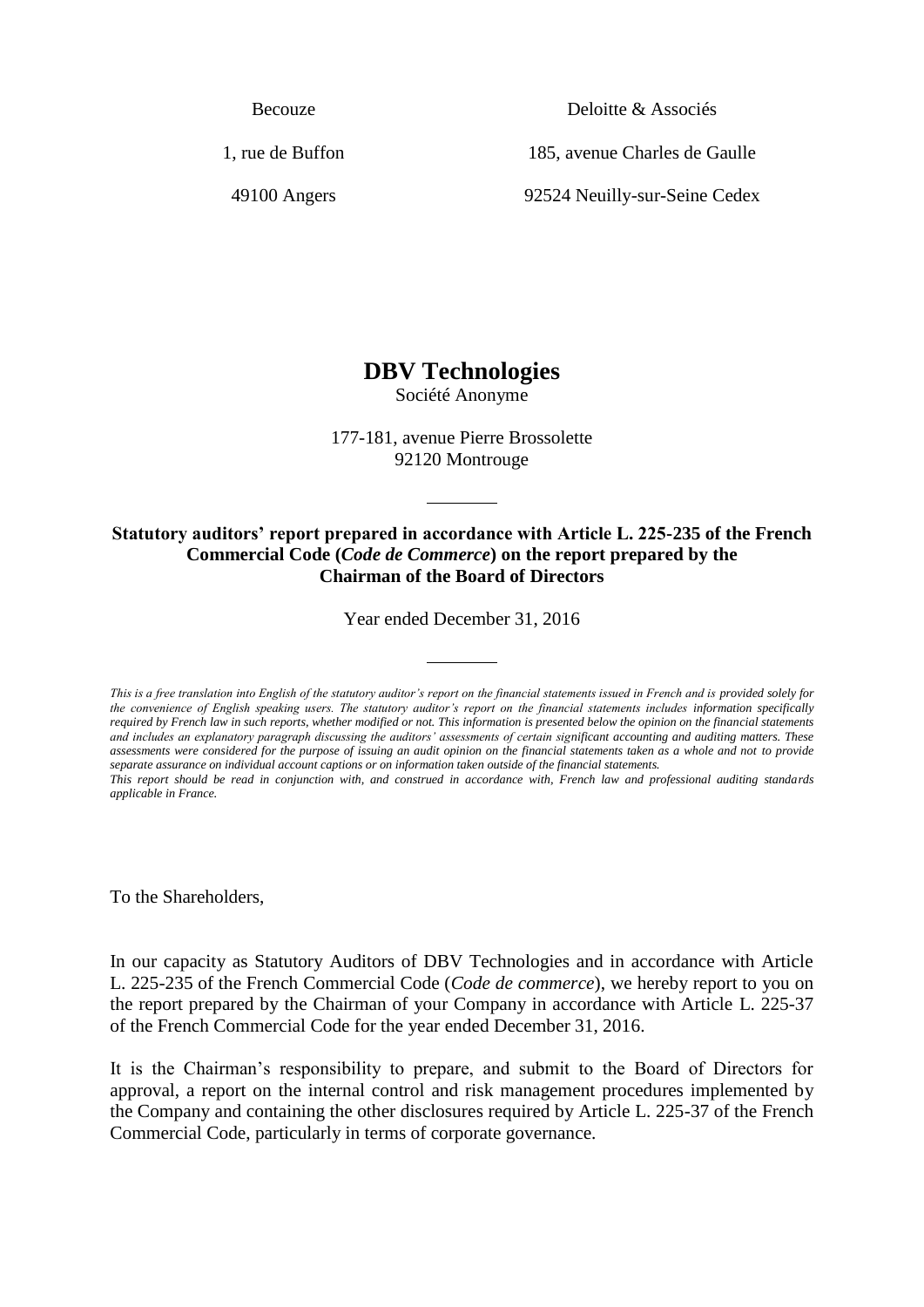It is our responsibility:

- to report to you on the information contained in the Chairman's report in respect of the internal control and risk management procedures relating to the preparation and processing of the accounting and financial information; and
- to attest that this report contains the other disclosures required by Article L. 225-37 of the French Commercial Code, it being specified that we are not responsible for verifying the fairness of these disclosures.

We conducted our work in accordance with the professional standards applicable in France.

#### **Information on the internal control and risk management procedures relating to the preparation and processing of the accounting and financial information**

The professional standards require that we perform the necessary procedures to assess the fairness of the information provided in the Chairman's report in respect of the internal control and risk management procedures relating to the preparation and processing of the accounting and financial information. These procedures mainly consisted in:

- obtaining an understanding of the internal control and risk management procedures relating to the preparation and processing of the accounting and financial information on which the information presented in the Chairman's report is based and the existing documentation;
- obtaining an understanding of the work involved in the preparation of this information and the existing documentation;
- obtaining an understanding of the evaluation process and assessing the quality and adequacy of its documentation, with respect to the information on the assessment of internal control and risk management procedures;
- determining if any significant weaknesses in the internal control procedures relating to the preparation and processing of the accounting and financial information that we would have noted in the course of our engagement are properly disclosed in the Chairman's report.

On the basis of our work, we have nothing to report on the information in respect of the Company's internal control and risk management procedures relating to the preparation and processing of the accounting and financial information contained in the report prepared by the Chairman of the Board of Directors in accordance with Article L. 225-37 of the French Commercial Code.